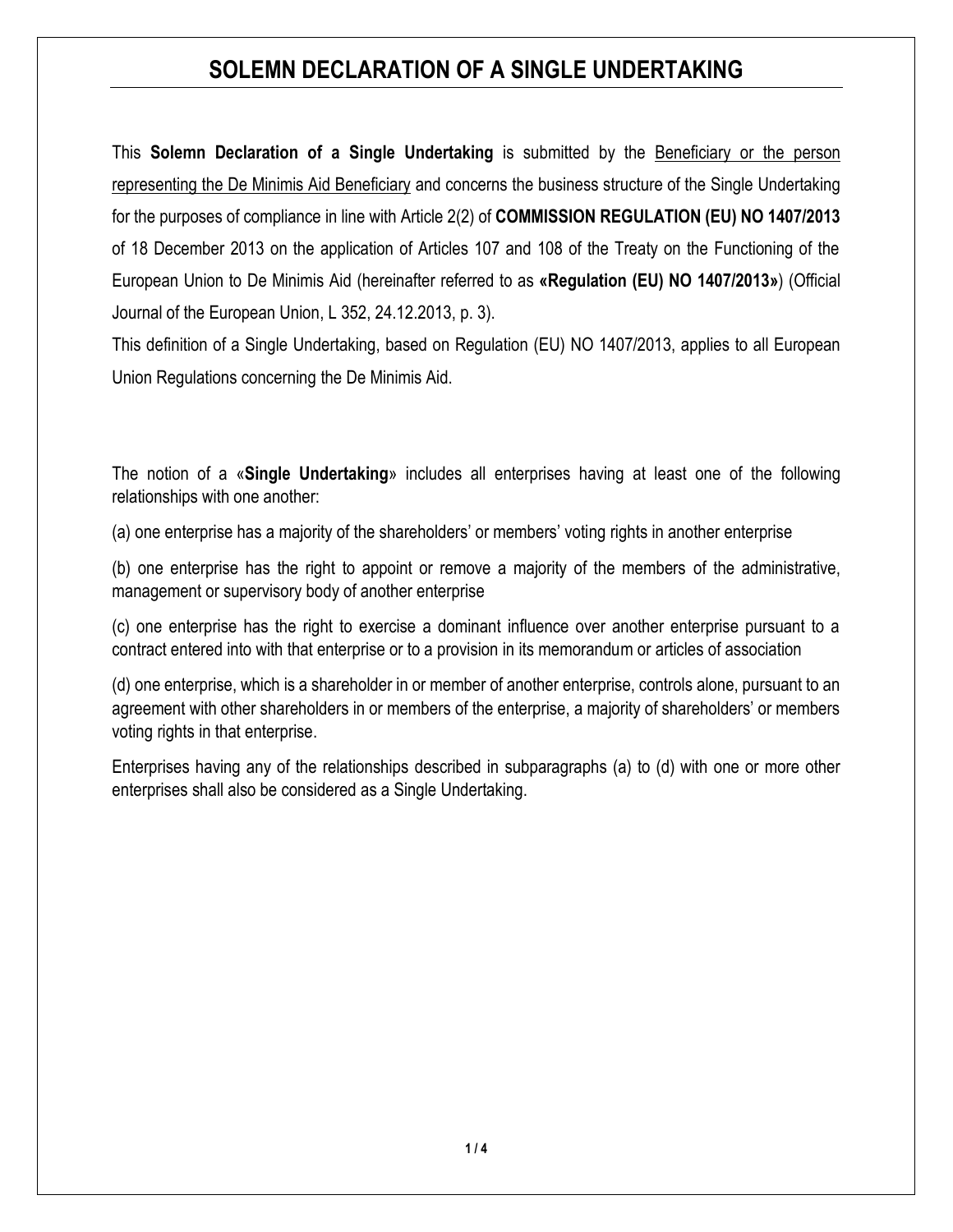| DE MINIMIS AID BENEFICIARY DETAILS              |                                                          |  |
|-------------------------------------------------|----------------------------------------------------------|--|
|                                                 | (A) Beneficiary: Natural Person                          |  |
| <b>Full Name of Natural Person:</b>             |                                                          |  |
| <b>ID Card Number:</b>                          |                                                          |  |
| Alien Registration Certificate Number (ARC):    |                                                          |  |
| Address:                                        |                                                          |  |
| <b>Contact Number/s:</b>                        |                                                          |  |
| <b>Fax Number:</b>                              |                                                          |  |
| Email:                                          |                                                          |  |
|                                                 | (B) Beneficiary: Legal Person                            |  |
| Name of the Company:                            |                                                          |  |
|                                                 | Type of the Company <sup>1</sup> : OC / OP / BN / LC / P |  |
| Registration No. in the Registrar of Companies: |                                                          |  |
| <b>Address:</b>                                 |                                                          |  |
| <b>Contact Number/s:</b>                        |                                                          |  |
| Fax Number:                                     |                                                          |  |
| Email:                                          |                                                          |  |
|                                                 | (F) Beneficiary: Other type of Beneficiary <sup>2</sup>  |  |
| Name of Beneficiary:                            |                                                          |  |
| Document No. of other type of Beneficiary:      |                                                          |  |
| Address:                                        |                                                          |  |
| <b>Contact Number/s:</b>                        |                                                          |  |
| Fax Number:                                     |                                                          |  |
| Email:                                          |                                                          |  |

<sup>1</sup> *OC=Overseas Company, OP=Old Partnership, BN=Business Name, LC=Limited Company, P=Partnership,* 

<sup>2</sup> *E.g. Registered Associations/Foundations/Institutions etc..*

 $\overline{\phantom{a}}$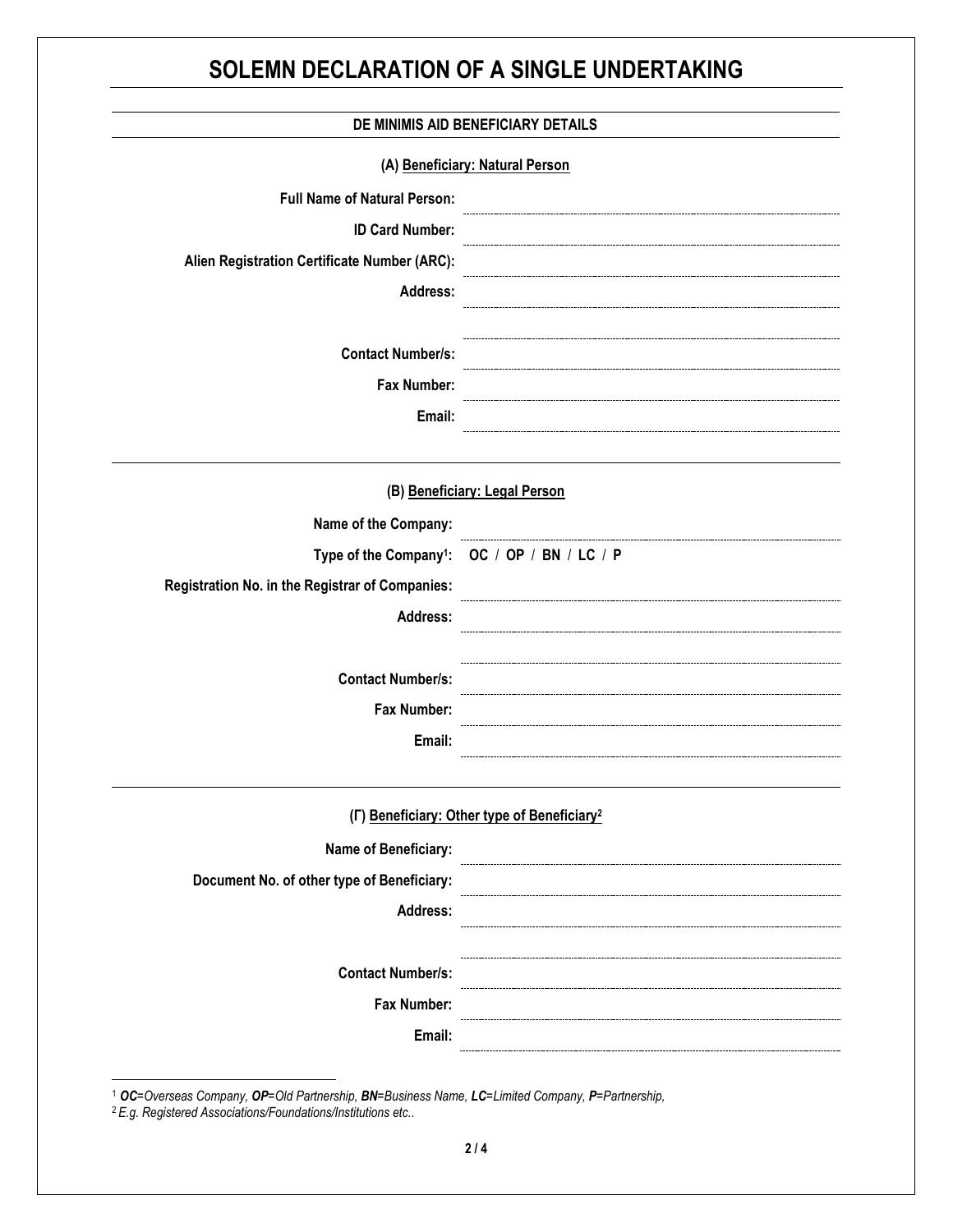### **The above-mentioned Beneficiary (Natural Person or Legal Person or Other Type of Beneficiary) is part of a Single Undertaking?**

| <b>YES</b> | ΝO |  |
|------------|----|--|
|            |    |  |

If the Beneficiary is part of a Single Undertaking, the following table Table\_1 must be completed with the details of all enterprises that belong to the Single Undertaking:

| No.         | <b>ID Card Number or ARC or</b><br>Registration No. in the Registrar of<br>Companies or Document No. of Other Type of<br><b>Beneficiary</b> | Full name of Natural Person or Name of the Company or Name<br>of Other Type of Beneficiary |
|-------------|---------------------------------------------------------------------------------------------------------------------------------------------|--------------------------------------------------------------------------------------------|
| 1           |                                                                                                                                             |                                                                                            |
| $\mathbf 2$ |                                                                                                                                             |                                                                                            |
| 3           |                                                                                                                                             |                                                                                            |
| 4           |                                                                                                                                             |                                                                                            |
| 5           |                                                                                                                                             |                                                                                            |
| 6           |                                                                                                                                             |                                                                                            |
| 7           |                                                                                                                                             |                                                                                            |
| 8           |                                                                                                                                             |                                                                                            |
| 9           |                                                                                                                                             |                                                                                            |
| 10          |                                                                                                                                             |                                                                                            |
| 11          |                                                                                                                                             |                                                                                            |
| 12          |                                                                                                                                             |                                                                                            |
| 13          |                                                                                                                                             |                                                                                            |
| 14          |                                                                                                                                             |                                                                                            |
| 15          |                                                                                                                                             |                                                                                            |

*Table\_1: The Business Structure of a Single Undertaking<sup>3</sup>*

 $\overline{\phantom{a}}$ 

The total amount of de minimis aid granted per Member State to a Single Undertaking must not exceed the relevant ceiling in accordance with the provisions of the relevant Regulations: Regulation (EU) No 1407/2013 or Regulation (EU) No. 1408/2013 or Regulation (EU) No. 717/2014, or Regulation (EU) No. 360/2012 in any period of three consecutive fiscal years.

It should be noted that, the de minimis aid is considered to be granted at the time when the undertaking in consideration is being granted the legal right to receive the aid under the applicable national legal regime regardless of the date of granting of the de minimis aid to the undertaking.

The de minimis aid is controlled by the relevant Competent Authority through the «Central System of State Aid Registers and De minimis Aid» in relation to all prior de minimis aid already granted to a single undertaking, both during the relevant fiscal year and the previous two fiscal years, in determing whether the new de minimis aid does not exceed the relevant ceiling.

<sup>3</sup> *If the Business Structure of the Single Undertaking consists of more entities, please submit them all in a separate document*.